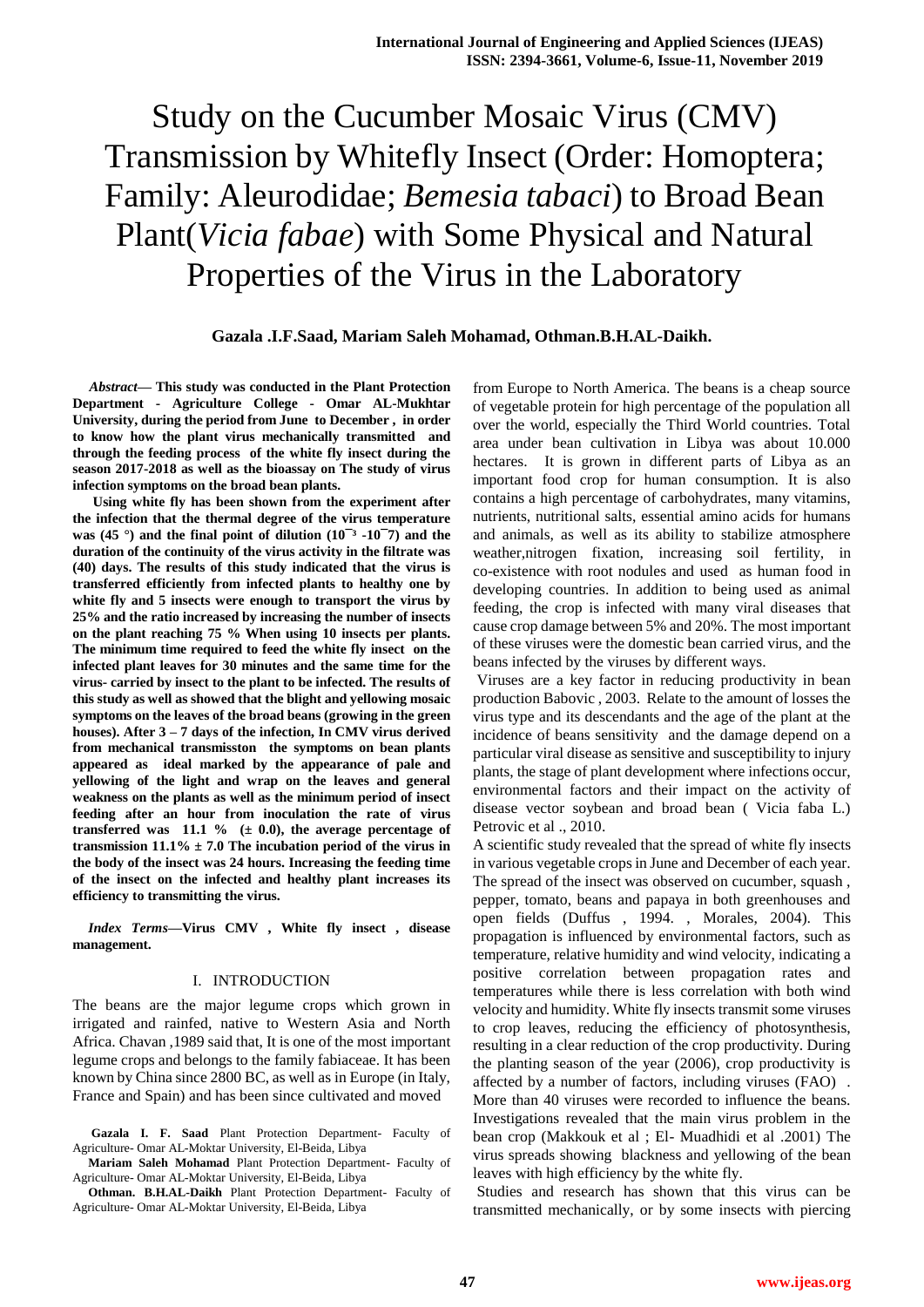## **Study on the Cucumber Mosaic Virus (CMV) Transmission by Whitefly Insect (Order: Homoptera; Family: Aleurodidae; Bemesia tabaci) to Broad Bean Plant(Vicia fabae) with Some Physical and Natural Properties of the Virus in the Laboratory**

sucking mouth parts, especially aphids and white fly and some beetles, in addition to the possibility of being transferred by family Cucurbitaceae seeds, where the virus can move (Khalil Jaber, 1984). The objectives of this study are: the mechanical transmission of the disease and the identification of symptoms and the study of some physical and natural properties of the virus in the laboratory.

One insect can acquire the virus and transfer it to bean plants in a residual way. White flies also carry geminiviruses to many crops, causing significant importance crop losses ( Polston & Anderson 1997). It was found that the duration of the insect on the infected plant to acquire the virus and the duration of the virus-carrying insect on the plant suitable for infection between 20-30 minutes and increase the efficiency of the insect to transport and to increase the length of acquisition and infection. Lapidot, et.al., 2001, Bird,et.al.2001 ,and Mehta, et.al, 1994,Indicated that the duration of Incubation of the virus in the body of the insect between 21-24 hours. Represents Cucumber mosaic virus ( Cucumoviridae). It is known that CMV Infect more than 1,200 species of plants including bean plant crops and other plants. A number of crops including beans decorations has been affected by important and significant problems in the green houses and in the open fields. ( Ismail, 2000) Is considered to be specific to the cultivation of this crop in Libya. So the study was conducted with the aim of determining the transmission of the whitefly , virus mechanically to bean plants and could represent a source of injury Beans and carrier identification and mode of transport. The white fly insect is a species B.tabaci .Many viral diseases (about 30 or more diseases during the process of feeding the nymph and whole insects on infected plants) are transmitted. The spread of infection from diseased wild plants to sensitive plants takes several minutes to several hours. The population dynamics of this pest are affected by different interactions Crops intertwined simultaneously or sequentially in any of the regions are associated with the effect of environmental factors of heat and humidity and white fly insects have the ability to transmit many pathogens to their plant families belonging to the groups

(Geminiviruses, Closteroviruses, Carlavirus, Nepoviruses) Hanson, et.al .2000, Robinstein, 1999 , Wisl er, et.al .1998

White fly B. tabaci was observed In recent years on the cultivation of beans, causing direct damage to plants, where sucking the sap of plants and cause weakness, and show the honeydew on the leaves in the case of severe white fly injury (Liu, 2000). As it has been explained that the yellow spots appear in the place of feeding of insects that got piercing sucking mouth parts lead to deformation with modern Mosaic leaves infected and a lot of insects move to the crops early after the beans dried and removing neighboring cotton plants for the cultivation of beans And the early diagnosis of infection in this scourge is considered important in reducing the damage expected by mosaic symptoms of the impact of viruses on chloroplasts.

#### II. MATERIALS AND METHODS

Collection of infected plant samples<sup>2.1</sup>

Collected samples of infected cucumber leaves from the intermediate area and relied on the examination of the plants and recorded symptoms of infection and placed in plastic bags

and recorded data and transferred to the laboratory in refrigerated boxes (Ice box).

The plants were planted in pots containing soil mixure .They were irrigated and kept under wooden cages covered with malleable cloth In the plastic greenhouse, the temperature was 25 ° C and the purpose of keeping the infected plants alive and insects putted a live to be used in experiments of mechanical transport or insect transport , respectively( Pappu*, et.al* .2000., Bird, *et.al* .2001).

 .Study the effect of mosaic virus infection option on the bean plant**1 2.** The seeds of the bean plants were sterilized superficially by Sodium hypochlorite 20% for one minute and then washed with distilled water and dried on filter paper, planted in a mixture of sterile soil (1:1), and then putted in autoclave, at  $121 \degree$ C and pressure  $1.5$  kg / cm<sup>2</sup> for 30 minutes and repeated sterilization after 24 hours, in plastic bags. Plants were distributed after germination to one plant / pot and treated with insecticide and pesticide against the pests . Plants were kept in a plastic house in wooden cages covered with gauze to protect them from insects. The experiment was designed in a complete random way, CRD.

#### III. INJECTION METHOD (INFECTION)

Samples were collected from cucumber leaves showed the symptoms of mosaic and crushed with Buffer phosphate solution 0.01 Molar in mortar casserole, nominated extracted through two layers of gauze cloth and used the filtrate Inoculation for the virus and infected bean plants and adopted plants that showed mosaic symptoms as a source of virus and after the preparation of the vaccine for an industrial infection from the sap of infected leaves with virus, the process of mechanical transport was carried out by causing minor injuries to the leaves of the plants using some materials that cause wounds such as fine sand or sanding powder ( Carborandum). And then pass the vegetable sap taken from the plants infected with viruses on the surfaces of these sheets with a piece of gauze and then wash the leaves injected with water to get rid of the acidic effect of vegetable sap from the surface of injected leaves.

#### IV. STUDY THE RELATIONSHIP BETWEEN THE VIRUS AND THE INSECT

#### -Transfer of the virus:

transfer of the virus by the white fly insect *B. tabaci* Gen.

Large numbers of white fly insect collected from cucumber fields and some herbaceous plants were identified as insect *B. tabaci* In Plant Protection Department, Agriculture faculty, Omar AL- Mukhtar University. And the insects were transferred to a wooden cage of the size  $90 \times 30 \times 50$  cm, containing bean plants, and the cage covered with two layers of cloth and has a class sound option plant. Is a carrier of any symptoms.appear plants inside a wooden cage coated cloth , gauze, the insect left feeding and the acquisition of the virus for a period of 24 hours , then transferred to a group revealing plants were placed in advance inside the wooden cages by 20. For each insect three replicates per plant and insects left to feed for a period of 24 hours after the pesticide sprayed. Aleart Sc 36% And at a rate of 0.2 ml / liter, and then followed the emergence and development of symptoms on a daily basis.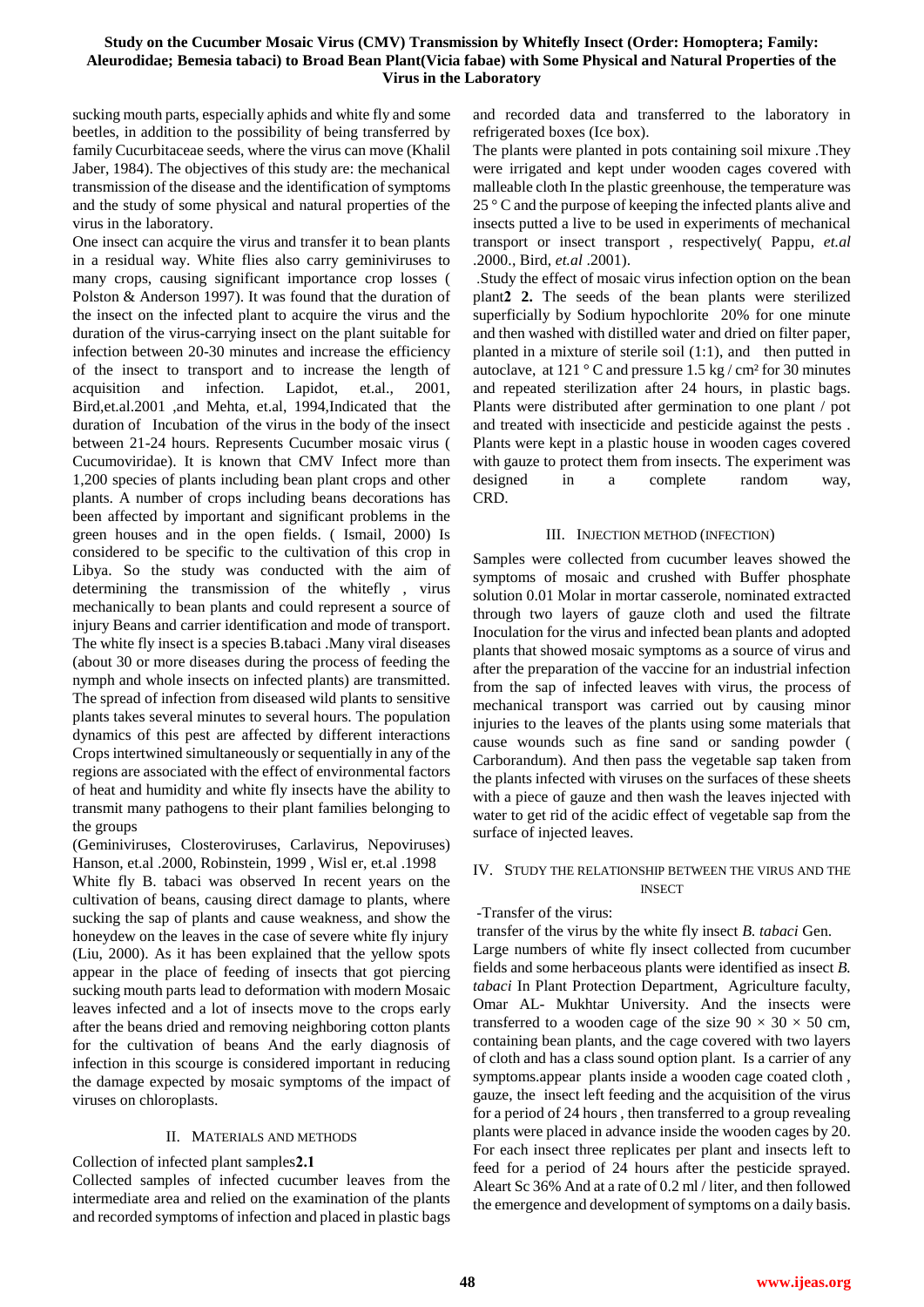#### **International Journal of Engineering and Applied Sciences (IJEAS) ISSN: 2394-3661, Volume-6, Issue-11, November 2019**

Smith, 2000 Collected numbers of the white fly from plants by eye dropper, insects were transferred to plants surrounded by a piece of cloth for breeding. A number of virus-free white flies were transferred to wooden cages, to infected plants and left fed for 24 hours to acquire the virus, then Transferring the insect-carrying virus to healthy plants and the insects were left.

Feeding on healthy plants for 24 hours . 10 insect / plant (then sprinkled with insecticide exterminate).

Bean plants were left intact for comparison Control To ensure purity of virus isolation repeated the experiment in the following season

The collected samples were placed in a small plastic bottle paper from an aspirator . Non- perfluoric white flies , which were retained in the bottle and allowed to feed on cucumber plants for 24 hours in an insect-resistant cage ( Brown, et. al., 1995 ).



Figure (1): showed that the healthy leave of the plant.

The white flies were then moved to Seedlings of healthy beans for 48 hours. White flies were removed and plants kept in the growth chamber at 2 2 to 28 ° C. Plants that appear pale yellow, were considered the source of the virus for this study.

# V. RESULTS

Inoculation and mechanical symptoms. When infected leaves were used as a source of virus for the mechanical inoculation of the bean plant, the virus was easily transmitted to the plant and the bean seedlings were easily mechanically infected. Symptoms developed 4 to 5 days after Inoculation. Early symptoms were evident in recent times, and appeared on normal leaves usually after 3 to 7 days, and may last from 10 to 14 days or more for development on the affected host . Some times, it has been mechanically proven (Costa, 1986 ), This virus is considered as Comovirous by the sap,Duffus , JE 1994. The CMV has a wide family range especially on the legume family plants. Hassan, A.A, and Duffus , J.E, 1991.

And this was identical to what some scientists saw such as Francks , R 1985. The seriousness of the disease lies in the occurrence of deformities on the leaves in addition to the occurrence of dwarf and yellowing of leaves due to its effect on green plastids [ Reynolds, ES 1962 . ] Leading to a decrease in production quality and quantity have not conducted serological tests. This virus, which is necessary to identify the q uality of the virus and the conditions in the laboratory currently available to us, but this study may contribute to the identification of this virus and the identification of symptoms and paleness and yellowing leaves when beans are mechanically inoculated and used as a source of infection after the vaccination.

After 7 days of industrial infection appeared on the modern leaves of bean plants infected with extract virus, small pale areas evolved into two bean seedlings mosaic with varying degrees of injury is generally a pale yellowish light on the leaves as they are shown in (Fig.2) on the beans, while, There were no symptoms appear on control plants, and the Plants for disease observation.



Fig. (2): Showed that the appearance of the mechanical symptom of disease Infection.

**Transmission:** The white fly were fed on the infected bean plants, and then transferred to the healthy plants. And after 5 days of the infection by the white fly, symptoms started to be appeared gradually by wrapping some leaves and pale and yellowing, While, plant weakness, by the virus affected plastids with the appearance of spots as green dim or yellow colour on the leaves, which exchange with the color of natural green leaves, For that appeared on the leaves spattered showed syndrome. The embossed on the leaves exploratory disease that observed by viral infection as in the figure below.



Fig. (3) showed that the emergence of symptoms after the process of infection by feeding the insects on the plants.

#### **Minimum feeding period acquisition**

Minimum feeding time for white flies To become contagious ( viruliferous ) was 1 hour after feeding periods of 1, 6, 10 or 24 hours, the transfer rate was 11.1% ( $\pm$  0.0), 27.8  $\pm$  6.4, 69.4  $\pm$ 5.5 and 94.4  $\pm$  6.4 respectively. Values in parentheses, the standard deviation represents the minimum feeding period for transmission when white flies were fed to the source virus for 24 hours and then transferred to healthy seedlings for 1, 6, 10 or 24 hours, the mean percentage of the obtained calculation was 0., 9.5 ( $\pm$  5.0), 26.1 ( $\pm$  5.5), and 55.5 ( $\pm$  11.1), respectively. When white flies were fed only 1 hour on the source of the virus and then transferred to healthy plants for 1, 6, 10 or 24 hours, the mean transfer rate was  $11.1 \pm 7.0$ ,  $19.5 \pm 7.0$ 5.5, 27.8 ± 6.4, 47.2 (± 10.6), respectively. Observed transport efficiency of tanker, and the percentage of transport increase with increasing feeding time.

Vector relationships with the viruses had several formes. On one side, the link occurs inside the insect feeder, where the virus can be quickly absorbed and then released into a different plant cell. The nutrition bug loses the virus quickly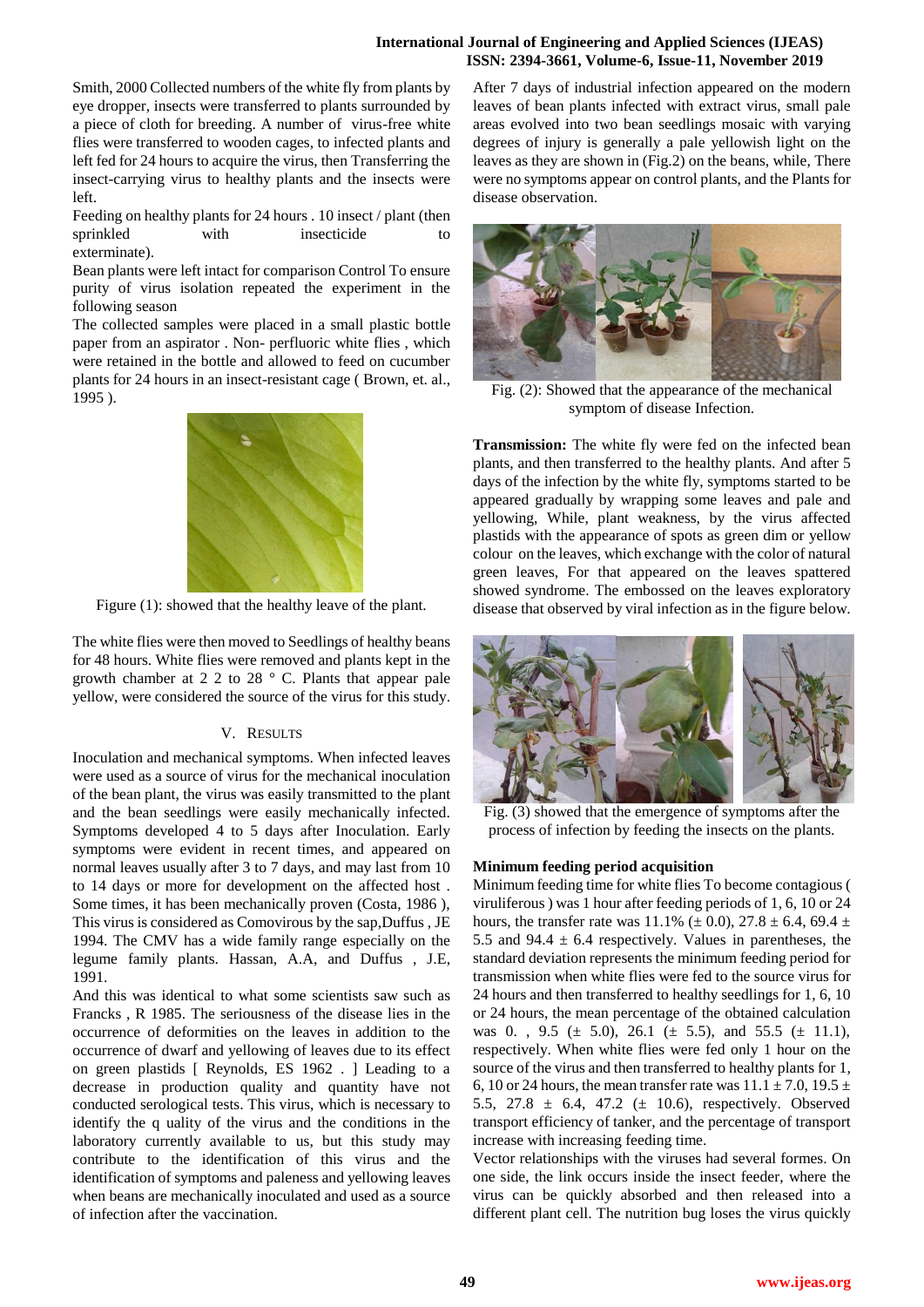## **Study on the Cucumber Mosaic Virus (CMV) Transmission by Whitefly Insect (Order: Homoptera; Family: Aleurodidae; Bemesia tabaci) to Broad Bean Plant(Vicia fabae) with Some Physical and Natural Properties of the Virus in the Laboratory**

when it feeds on an uninfected plant ( Ramusi and Flett , 2012 ; Agrios , 2014 ). This relationship is called "non-fixed" ( Strange , 2003). The duration of the virus activity outside the host cells at room temperature was 40 days, with less than 25% of the symptoms on bean plants after this period.

Table (1) showed that the survival time of the bean leaf (mosaic) virus active at work time (outside host cells) at room temperature (25C°)

| <b>Symptom</b> | $Time \, days$ |
|----------------|----------------|
|                |                |
|                | 15             |
|                | 25             |
|                | 35             |
|                |                |

The appearance of symptoms $(+)$  .....  $(-)$  no symptoms

As for Selection Point Mitigation The final Of the virus It was ( Table 4) It was Degree 5 - 10 - at Degree Concentration (10¯ 7)

Table (2): illustrates focus squeezer the virus distance procedure series from mitigate data to pick point walt light the final

which no happen or occur then infection on plant bean

| <b>Symptom</b> | <b>Concentration</b> |
|----------------|----------------------|
|                | $10^{-1}$            |
|                | 70 <sup>3</sup>      |
|                | $5^-10$              |
|                | $7-10$               |

Appearance of symptoms(+) ............ (-) no symptoms

Table (3) the heat Inhibitory for the virus activity 45cº and illustrates selection degree of the heat inhibitory for the virus activity at different heat degrees on Beans

| <b>Symptom</b> | <b>Temperature</b>       |
|----------------|--------------------------|
|                | $\dot{c}^{\circ}25$      |
|                | $\dot{c}^{\circ}3\theta$ |
|                | $\dot{c}^{\circ}35$      |
| $-1$ , $+$     | $\dot{c}^{\circ 40}$     |
|                | $\dot{c}^{\circ}45$      |

Appearance of symptoms(+) ............ (-) no symptoms

# **Transfer The Virus by the white fly insect:**

Results in a table (3) suggested that the efficiency was high for white fly insect in the transfer of the virus .One insect was able to transfer the virus from the injured plant to healthy one in the rate of 25%. And that is the ratio, when, Increase the number,of the Insects on the plant To reach100% in existence of10 Insects / Plants Ghanem, *et*.*al*., 2001 . the previous results were similar to the result of our study in particular . is found that less interval needed that we found for the white fly insect on the injured plant to acquire the virus was 30 minutes, as well as, the insect carrier for the virus for events of the infection . And the Incubation period of the virus in the insect ranged between 5 - 24 hours Metho,*et.aal.,*1994. Similar Results were found to be agreed to the result of this study In particular, Ajlan,. 2002.

#### VI. DISCUSSION

Symptoms caused by the virus included in the study, was observed to be the appearance of green dim spots or yellowing on the plant leaves, after exchange the green natural color of the plant leaves, then the symptoms appeared to be spattered pale color on the twisted plant leaves (Conti Maurizio, A. 1994 , Duffus , JE 1994)

Chlorotic spots caused by nymph feeding and disfiguration by honeydew and associated sooty moulds may be the first symptoms observed. Other symptoms like leaf curling, yellowing, mosaics or yellow-veining may indicate the presence of whitefly-transmitted viruses.These symptoms are also observed in B. tabaci infestations(Costa.*et.al*.1993). The feeding of adults and nymphs causes chlorotic spots to appear on the surface of the leaves. Depending on the level of infestation, these spots may coalesce turning the leaf yellow resulting in the shedding of leaves

Transmission from host to host by vectors is an tmportant step in the biological cycle of plant viruses to ensure their maintenance and survival

Transmission is often characterized by some degree of specificity and numerous findings indicate the possible involvement of a specific ligand/

receptor interaction. Extensive information is available on viral determinants of transmissibility but limited information is available on viral determinants of transmission specificity.

Van Regenmortel , MHV 1971 symptoms which caused by CMV on the beans was similar to that caused by viruses which transmitted by white fly vectors ( Conti Maurizio, A. 1994 , Duffus , JE 1994 ) ; And with that, can highlight them easily from through length of their particle , cytopathological effects, Symptoms And method of virus transmission and Infection spread by the white flies by *B. tabaci* to be Clear Sela , I., 1980

#### REFERENCES

- [1] Agrios GN (2014). "Plant pathology," 5th Ed. pgs. 751 752, and Sanat printers Academic press: Elsevier, India.
- [2] Ajlan , AM (2002). Monitoring of whiteflies and thrips on greenhouse cucurbit plants using yellow sticky traps in Al- Hasa district, Saudi Arabia. J. Pest Cont. & Environ. Sci. 10 (1 ): 1-12.
- [3] Babović , M. (2003). Osnovi patologije biljaka . Poljoprivredni fakultet Univerziteta u Beogradu
- [4] Bird, J .; Idris, A .; Rogan, D. and Brown, JK (2001). Introduction of the exotic logo yellow leaf curl virus- Israel in logo Puerto Rico. Plant Dis., 85: 10218- 1036.
- [5] Brown, JK, Frohlich , D., and Rosell , R. 1995 The sweetpotato / silverleaf whiteflies: biotypes of Bemisia tabaci ( Genn .), or a species complex Annu . Rev. Entomol . 40 : 511-534.
- [6] Chavan , JK, LS Kute , and SS Kadam. 1989. In: CRC Hand Book of World legumes. p. 223-245. DD Salunkhe and SS Kadam (eds.), Boca Raton, Florida, USA : CRC Press.
- [7] Costa, AS 1986. Whitefly-transmitted diseases Annu . Rev. Phytopathol . 14 : 429-449
- [8] Costa HS, Brown JK, Sivasupramaniam S, Bird J (1993) Regional distribution, insecticide resistance and reciprocal crosses between the 'A' and "B" biotypes of Besmisia tabaci. Insect Science and its Applications, 14, 127-138
- [9] Duffus , JE 1994. Diseases vectored by whiteflies. Etiology, ecology, geographical distribution and possible control measures Arabian J. Plant Prot. 12: 143-147.
- [10] El- Muadhidi , MA, Makkouk , KM, Kumari , SG, Maasser , J., Murad, SS Mustafa, RR and Fares T. (2001). Survey for legume and sereal viruses in Iraq. Phytopathia Mediterranea . 40 (3): 224-233.